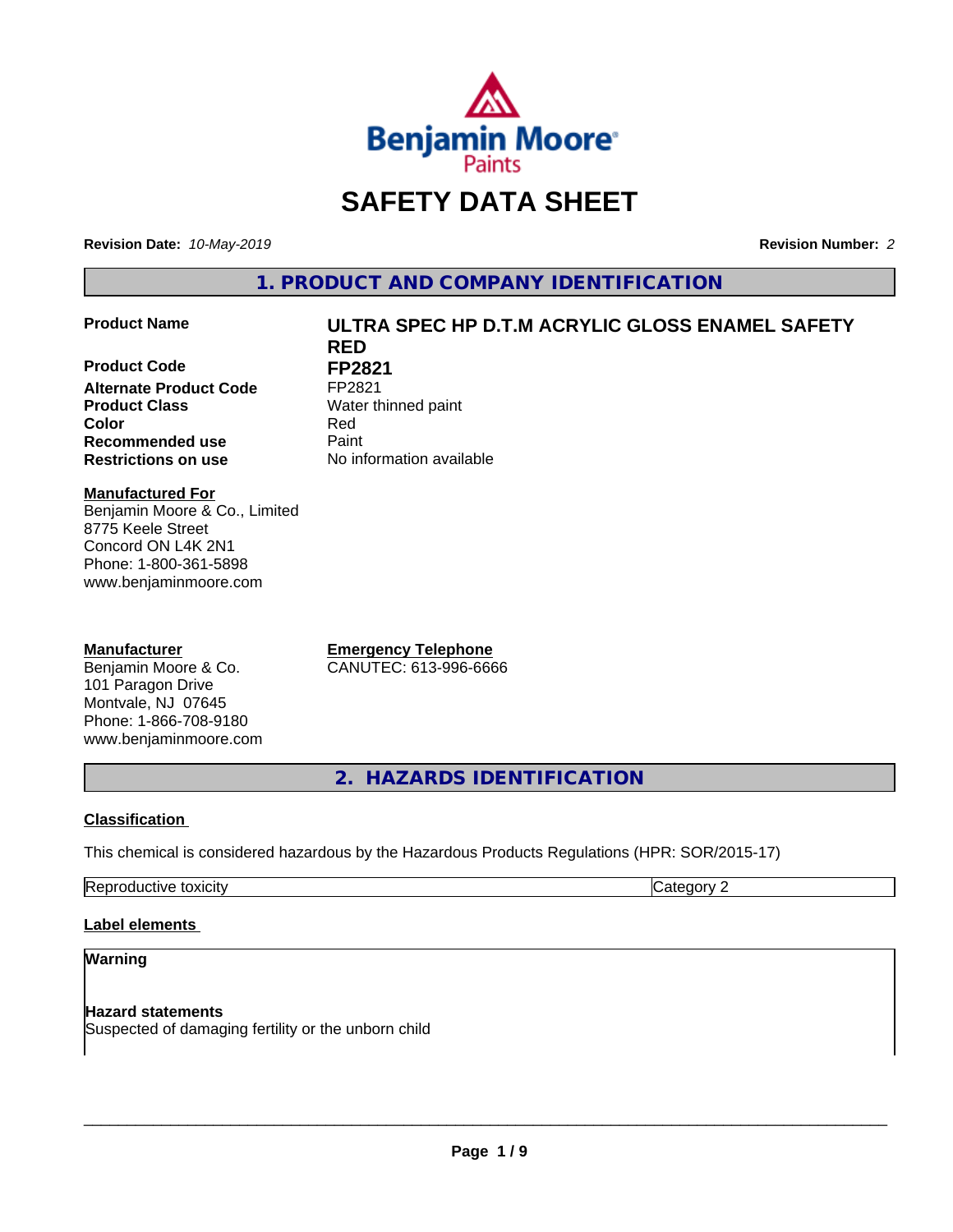

**Appearance** liquid

**Odor** little or no odor

### **Precautionary Statements - Prevention**

Obtain special instructions before use Do not handle until all safety precautions have been read and understood Use personal protective equipment as required

#### **Precautionary Statements - Response**

IF exposed or concerned: Get medical advice/attention

### **Precautionary Statements - Storage**

Store locked up

#### **Precautionary Statements - Disposal**

Dispose of contents/container to an approved waste disposal plant

#### **Other information**

No information available

# **3. COMPOSITION INFORMATION ON COMPONENTS**

| <b>Chemical name</b>                               | CAS No.    | Weight-%      | Hazardous Material<br>registry number<br>(HMIRA registry $#$ ) | Date HMIRA filed and<br>Information Review Act Idate exemption granted<br>(if applicable) |
|----------------------------------------------------|------------|---------------|----------------------------------------------------------------|-------------------------------------------------------------------------------------------|
| 2,2,4-trimethyl-1,3-propanediol  <br>diisobutvrate | 6846-50-0  | $-5%$         |                                                                |                                                                                           |
| Titanium dioxide                                   | 13463-67-7 | $0.1 - 0.25%$ |                                                                |                                                                                           |

\*The exact percentage (concentration) of composition has been withheld as a trade secret

# **4. FIRST AID MEASURES**

| <b>General Advice</b> | No hazards which require special first aid measures.                                                     |
|-----------------------|----------------------------------------------------------------------------------------------------------|
| <b>Eye Contact</b>    | Rinse thoroughly with plenty of water for at least 15<br>minutes and consult a physician.                |
| <b>Skin Contact</b>   | Wash off immediately with soap and plenty of water while<br>removing all contaminated clothes and shoes. |
| <b>Inhalation</b>     | Move to fresh air. If symptoms persist, call a physician.                                                |
|                       |                                                                                                          |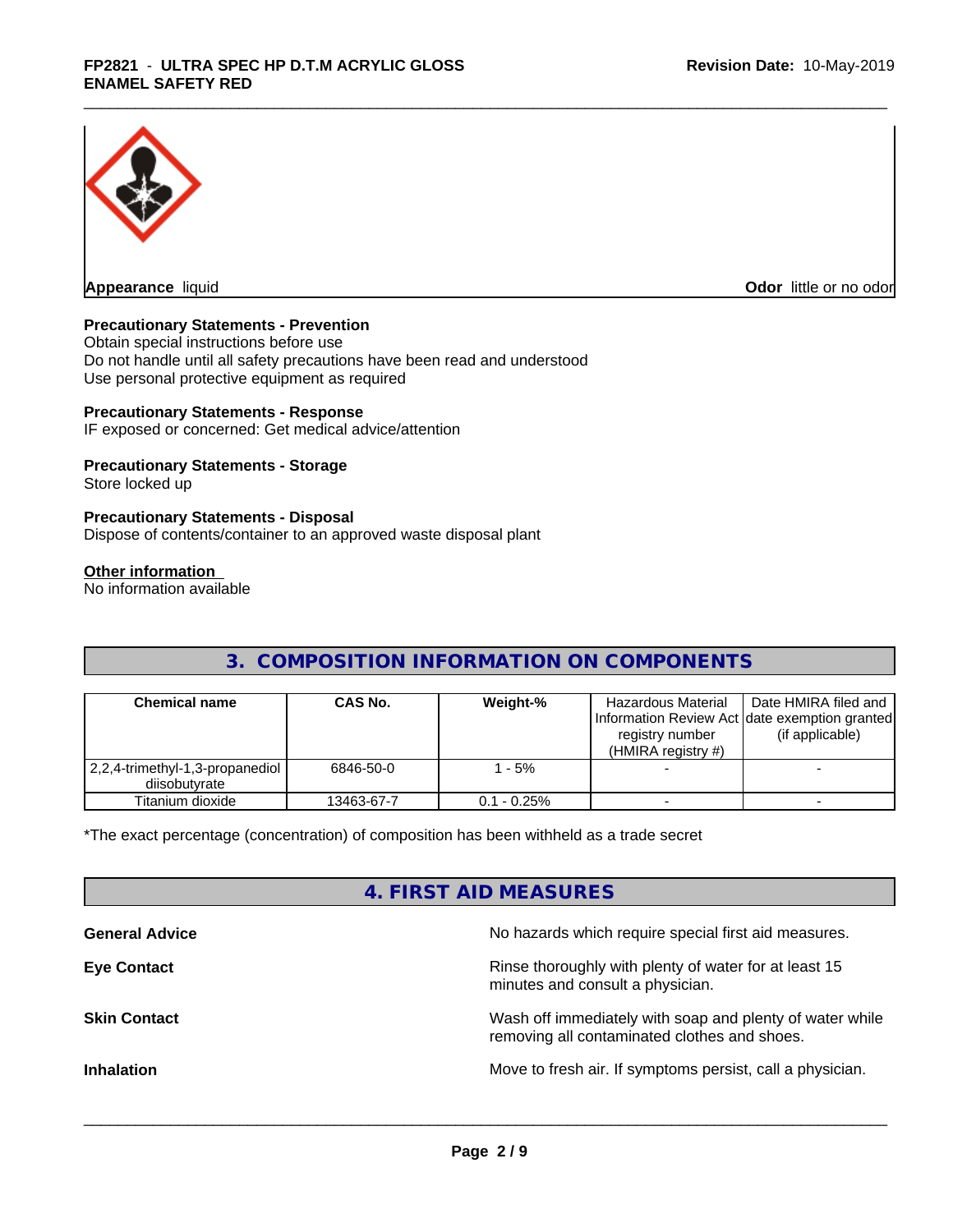| Ingestion                                                                              | Clean mouth with water and afterwards drink plenty of<br>water. Consult a physician if necessary.                                            |  |  |  |
|----------------------------------------------------------------------------------------|----------------------------------------------------------------------------------------------------------------------------------------------|--|--|--|
| <b>Most Important Symptoms/Effects</b>                                                 | None known.                                                                                                                                  |  |  |  |
| <b>Notes To Physician</b>                                                              | Treat symptomatically.                                                                                                                       |  |  |  |
|                                                                                        | 5. FIRE-FIGHTING MEASURES                                                                                                                    |  |  |  |
| <b>Suitable Extinguishing Media</b>                                                    | Use extinguishing measures that are appropriate to local<br>circumstances and the surrounding environment.                                   |  |  |  |
| Protective equipment and precautions for firefighters                                  | As in any fire, wear self-contained breathing apparatus<br>pressure-demand, MSHA/NIOSH (approved or equivalent)<br>and full protective gear. |  |  |  |
| <b>Specific Hazards Arising From The Chemical</b>                                      | Closed containers may rupture if exposed to fire or<br>extreme heat.                                                                         |  |  |  |
| Sensitivity to mechanical impact                                                       | No.                                                                                                                                          |  |  |  |
| Sensitivity to static discharge                                                        | No                                                                                                                                           |  |  |  |
| <b>Flash Point Data</b><br>Flash point (°F)<br>Flash Point (°C)<br><b>Method</b>       | 250<br>121<br><b>PMCC</b>                                                                                                                    |  |  |  |
| <b>Flammability Limits In Air</b>                                                      |                                                                                                                                              |  |  |  |
| Lower flammability limit:<br><b>Upper flammability limit:</b>                          | Not applicable<br>Not applicable                                                                                                             |  |  |  |
| Health: 1<br>Flammability: 1<br><b>NFPA</b>                                            | Instability: 0<br><b>Special: Not Applicable</b>                                                                                             |  |  |  |
| <b>NFPA Legend</b><br>0 - Not Hazardous<br>1 - Slightly<br>2 - Moderate<br>$3 - H$ iah |                                                                                                                                              |  |  |  |

4 - Severe

*The ratings assigned are only suggested ratings, the contractor/employer has ultimate responsibilities for NFPA ratings where this system is used.*

*Additional information regarding the NFPA rating system is available from the National Fire Protection Agency (NFPA) at www.nfpa.org.*

**6. ACCIDENTAL RELEASE MEASURES**

**Personal Precautions Precautions** Avoid contact with skin, eyes and clothing. Ensure adequate ventilation.

**Other Information Other Information Prevent further leakage or spillage if safe to do so.**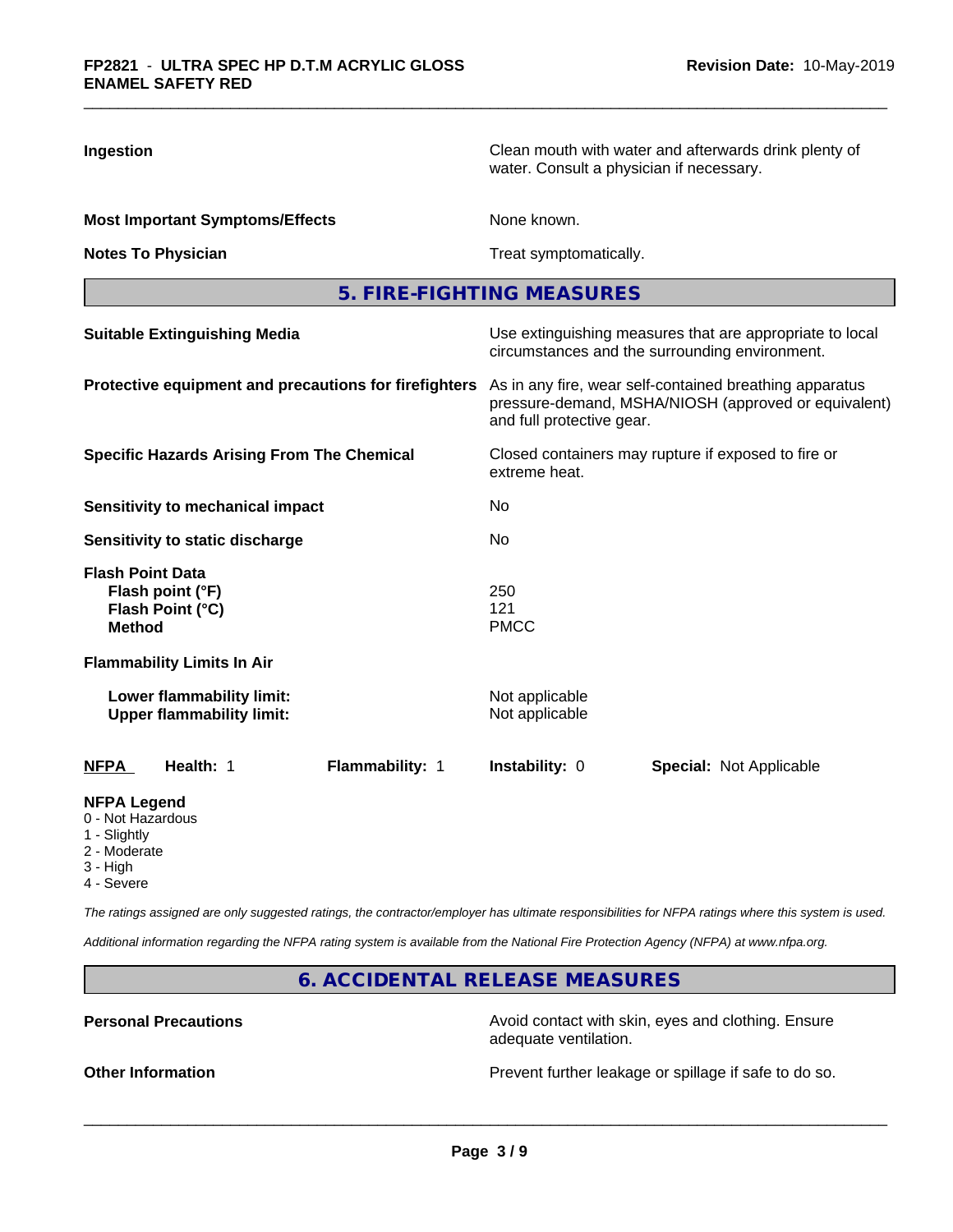**Environmental precautions** See Section 12 for additional Ecological Information.

**Methods for Cleaning Up Example 20 Soak** up with inert absorbent material. Sweep up and shovel into suitable containers for disposal.

# **7. HANDLING AND STORAGE**

**Handling Handling Avoid contact with skin, eyes and clothing. Avoid breathing H** 

vapors, spray mists or sanding dust. In case of insufficient ventilation, wear suitable respiratory equipment. **Storage Keep container tightly closed. Keep out of the reach of Keep** container tightly closed. Keep out of the reach of

**Incompatible Materials Incompatible Materials No information available** 

# **8. EXPOSURE CONTROLS/PERSONAL PROTECTION**

children.

#### **Exposure Limits**

| <b>Chemical name</b>    | <b>ACGIH TLV</b>       | <b>Alberta</b>                    | <b>British Columbia</b>   | Ontario                           | Quebec                             |
|-------------------------|------------------------|-----------------------------------|---------------------------|-----------------------------------|------------------------------------|
| $-$<br>Fitanium dioxide | <b>TWA</b><br>.∪ mq/mª | <b>TWA</b><br>$10 \text{ ma/m}^3$ | <b>TWA</b><br>10 mg/m $3$ | <b>TWA</b><br>$10 \text{ ma/m}^3$ | <b>TWAEV</b><br>10 ma/m $^{\rm 3}$ |
|                         |                        |                                   | <b>TWA</b><br>ය mɑ/mª     |                                   |                                    |

#### **Legend**

ACGIH - American Conference of Governmental Industrial Hygienists Alberta - Alberta Occupational Exposure Limits British Columbia - British Columbia Occupational Exposure Limits Ontario - Ontario Occupational Exposure Limits Quebec - Quebec Occupational Exposure Limits N/E - Not established

# **Personal Protective Equipment Eye/Face Protection Safety glasses with side-shields.** Safety glasses with side-shields.

**Engineering Measures Ensure adequate ventilation, especially in confined areas.** 

**Skin Protection Protection Protective gloves and impervious clothing. Respiratory Protection In case of insufficient ventilation wear suitable respiratory** equipment.

**Hygiene Measures Avoid contact with skin, eyes and clothing. Remove and Avoid contact with skin, eyes and clothing. Remove and Avoid contact with skin, eyes and clothing. Remove and** wash contaminated clothing before re-use. Wash thoroughly after handling.

# **9. PHYSICAL AND CHEMICAL PROPERTIES**

**Appearance** liquid **Odor Odor** little or no odor<br> **Odor Threshold Containery of the Containery of the Containery of the Containery of the Containery of the Containery of the Containery of the Containery of the Containery of the Container Density (lbs/gal)** 8.5 - 8.9 **Specific Gravity** 1.02 - 1.07<br> **pH** No informa

**No information available No information available Viscosity (cps)** No information available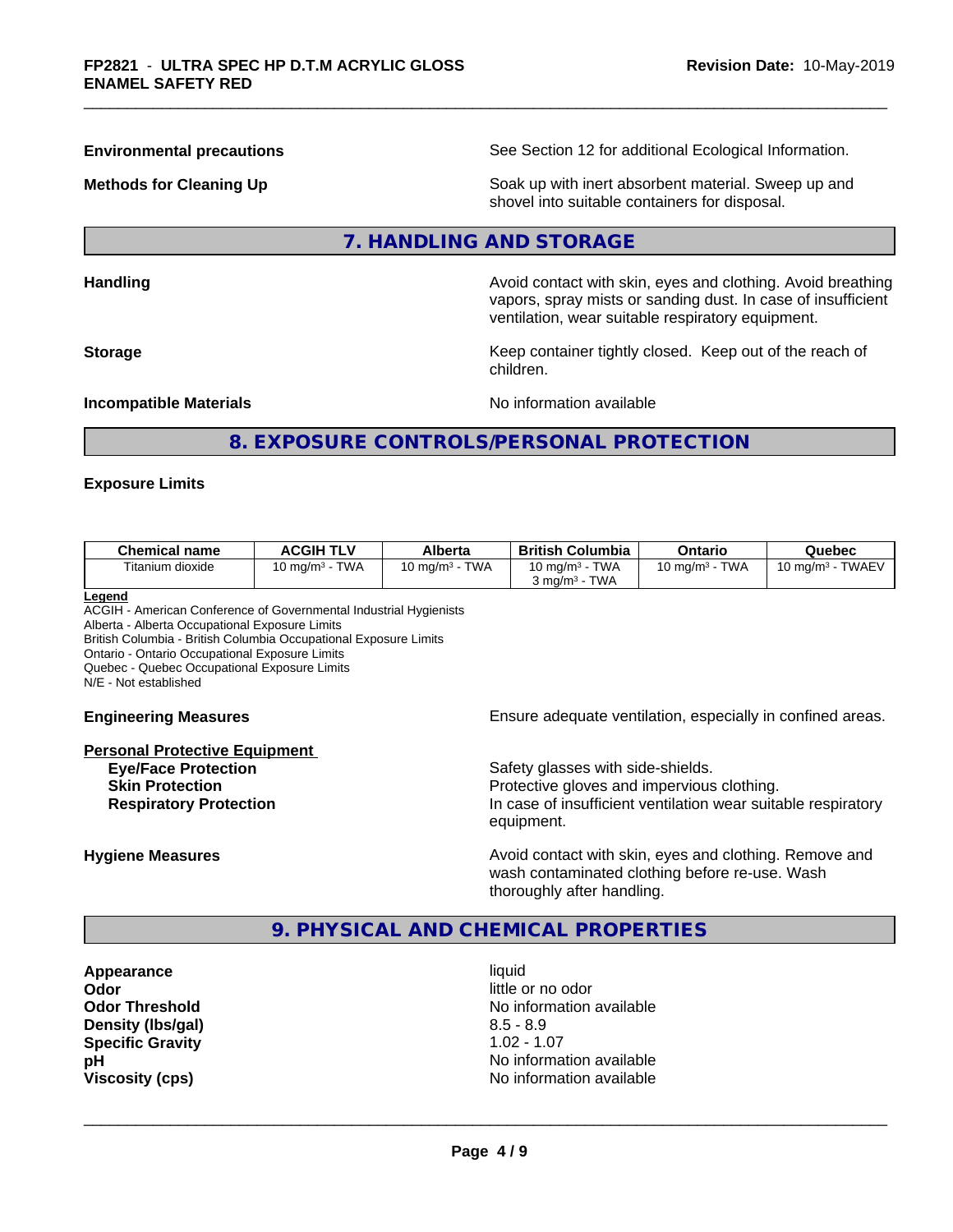**Solubility(ies)** No information available **Water solubility**<br> **Evaporation Rate**<br> **Evaporation Rate**<br> **Evaporation Rate Vapor pressure**<br> **Vapor density**<br> **Vapor density**<br> **Vapor density**<br> **Vapor density** Wt. % Solids **Vol. % Solids** 30 - 40 **Wt. % Volatiles** 55 - 65 **Vol. % Volatiles** 60 - 70 **VOC Regulatory Limit (g/L)** < 150 **Boiling Point (°F)** 212 **Boiling Point (°C)** 100 **Freezing point (°F)** 32 **Freezing Point (°C)** 0 **Flash point (°F) Flash Point (°C)** 121 **Method** PMCC **Flammability (solid, gas)** Not applicable **Upper flammability limit:**<br> **Lower flammability limit:**<br>
Not applicable<br>
Not applicable **Lower flammability limit: Autoignition Temperature (°F)** No information available **Autoignition Temperature (°C)** No information available **Decomposition Temperature (°F)** No information available **Decomposition Temperature (°C)** No information available **Partition coefficient CONSTRANSISTS No information available** 

**Evaporation Rate** No information available **No information available**<br>35 - 45

# **10. STABILITY AND REACTIVITY**

| <b>Reactivity</b>                         | Not Applicable                           |
|-------------------------------------------|------------------------------------------|
| <b>Chemical Stability</b>                 | Stable under normal conditions.          |
| <b>Conditions to avoid</b>                | Prevent from freezing.                   |
| <b>Incompatible Materials</b>             | No materials to be especially mentioned. |
| <b>Hazardous Decomposition Products</b>   | None under normal use.                   |
| <b>Possibility of hazardous reactions</b> | None under normal conditions of use.     |

# **11. TOXICOLOGICAL INFORMATION**

#### **Product Information Information on likely routes of exposure**

**Principal Routes of Exposure Exposure** Eye contact, skin contact and inhalation.

**Acute Toxicity** 

**Product Information Contract Contract Contract Contract Contract Contract Contract Contract Contract Contract Contract Contract Contract Contract Contract Contract Contract Contract Contract Contract Contract Contract C** 

 $\overline{\phantom{a}}$  ,  $\overline{\phantom{a}}$  ,  $\overline{\phantom{a}}$  ,  $\overline{\phantom{a}}$  ,  $\overline{\phantom{a}}$  ,  $\overline{\phantom{a}}$  ,  $\overline{\phantom{a}}$  ,  $\overline{\phantom{a}}$  ,  $\overline{\phantom{a}}$  ,  $\overline{\phantom{a}}$  ,  $\overline{\phantom{a}}$  ,  $\overline{\phantom{a}}$  ,  $\overline{\phantom{a}}$  ,  $\overline{\phantom{a}}$  ,  $\overline{\phantom{a}}$  ,  $\overline{\phantom{a}}$ 

**Symptoms related to the physical, chemical and toxicological characteristics**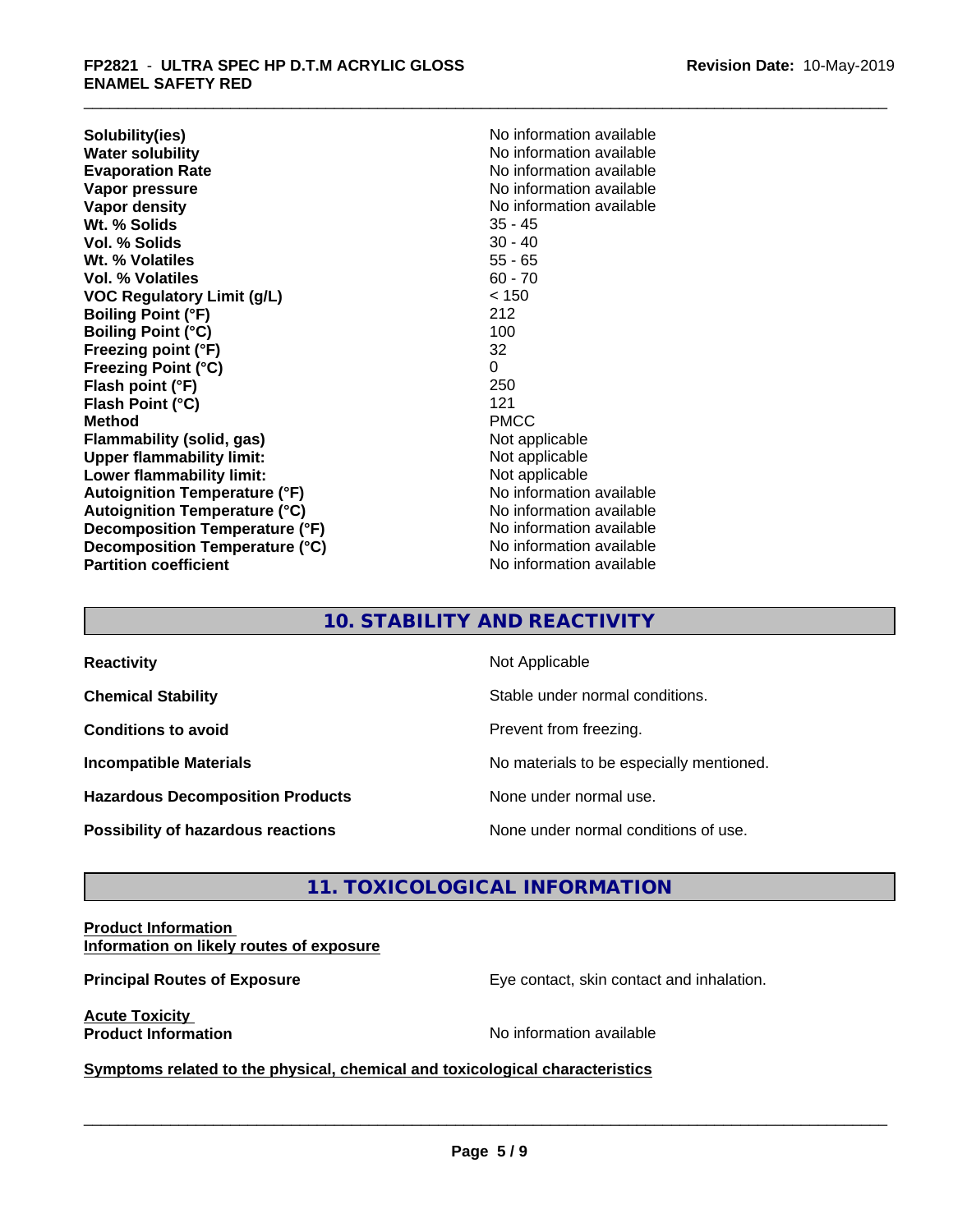**Symptoms** No information available

#### **Delayed and immediate effects as well as chronic effects from short and long-term exposure**

| Eye contact<br><b>Skin contact</b> | May cause slight irritation<br>Substance may cause slight skin irritation. Prolonged or<br>repeated contact may dry skin and cause irritation. |
|------------------------------------|------------------------------------------------------------------------------------------------------------------------------------------------|
| <b>Inhalation</b>                  | May cause irritation of respiratory tract.                                                                                                     |
| Ingestion                          | Ingestion may cause gastrointestinal irritation, nausea,<br>vomiting and diarrhea.                                                             |
| <b>Sensitization</b>               | No information available.                                                                                                                      |
| <b>Neurological Effects</b>        | No information available.                                                                                                                      |
| <b>Mutagenic Effects</b>           | No information available.                                                                                                                      |
| <b>Reproductive Effects</b>        | Possible risk of impaired fertility. Possible risk of harm to<br>the unborn child.                                                             |
| <b>Developmental Effects</b>       | No information available.                                                                                                                      |
| <b>Target organ effects</b>        | No information available.                                                                                                                      |
| <b>STOT - single exposure</b>      | No information available.                                                                                                                      |
| <b>STOT - repeated exposure</b>    | No information available.                                                                                                                      |
| Other adverse effects              | No information available.                                                                                                                      |
| <b>Aspiration Hazard</b>           | No information available.                                                                                                                      |

#### **Numerical measures of toxicity**

#### **The following values are calculated based on chapter 3.1 of the GHS document**

| <b>ATEmix (oral)</b>   | 59898 mg/kg  |
|------------------------|--------------|
| <b>ATEmix (dermal)</b> | 185181 mg/kg |

# **Component Information**

| Chemical name                   | Oral LD50            | Dermal LD50 | Inhalation LC50 |
|---------------------------------|----------------------|-------------|-----------------|
| 2,2,4-trimethyl-1,3-propanediol | $>$ 3200 mg/kg (Rat) |             |                 |
| diisobutyrate                   |                      |             |                 |
| 6846-50-0                       |                      |             |                 |
| Titanium dioxide                | > 10000 mg/kg (Rat)  |             |                 |
| 13463-67-7                      |                      |             |                 |

#### **Carcinogenicity**

*The information below indicateswhether each agency has listed any ingredient as a carcinogen:.*

| <b>Chemical name</b> | <b>IARC</b>                           | <b>NTP</b> |
|----------------------|---------------------------------------|------------|
|                      | 2Β<br>Possible Human⊣<br>า Carcınogen |            |
| dioxide<br>ı ıtanıum |                                       |            |

• Although IARC has classified titanium dioxide as possibly carcinogenic to humans (2B), their summary concludes: "No significant exposure to titanium dioxide is thought to occur during the use of products in which titanium dioxide is bound to other materials, such as paint."

#### **Legend**

IARC - International Agency for Research on Cancer NTP - National Toxicity Program OSHA - Occupational Safety & Health Administration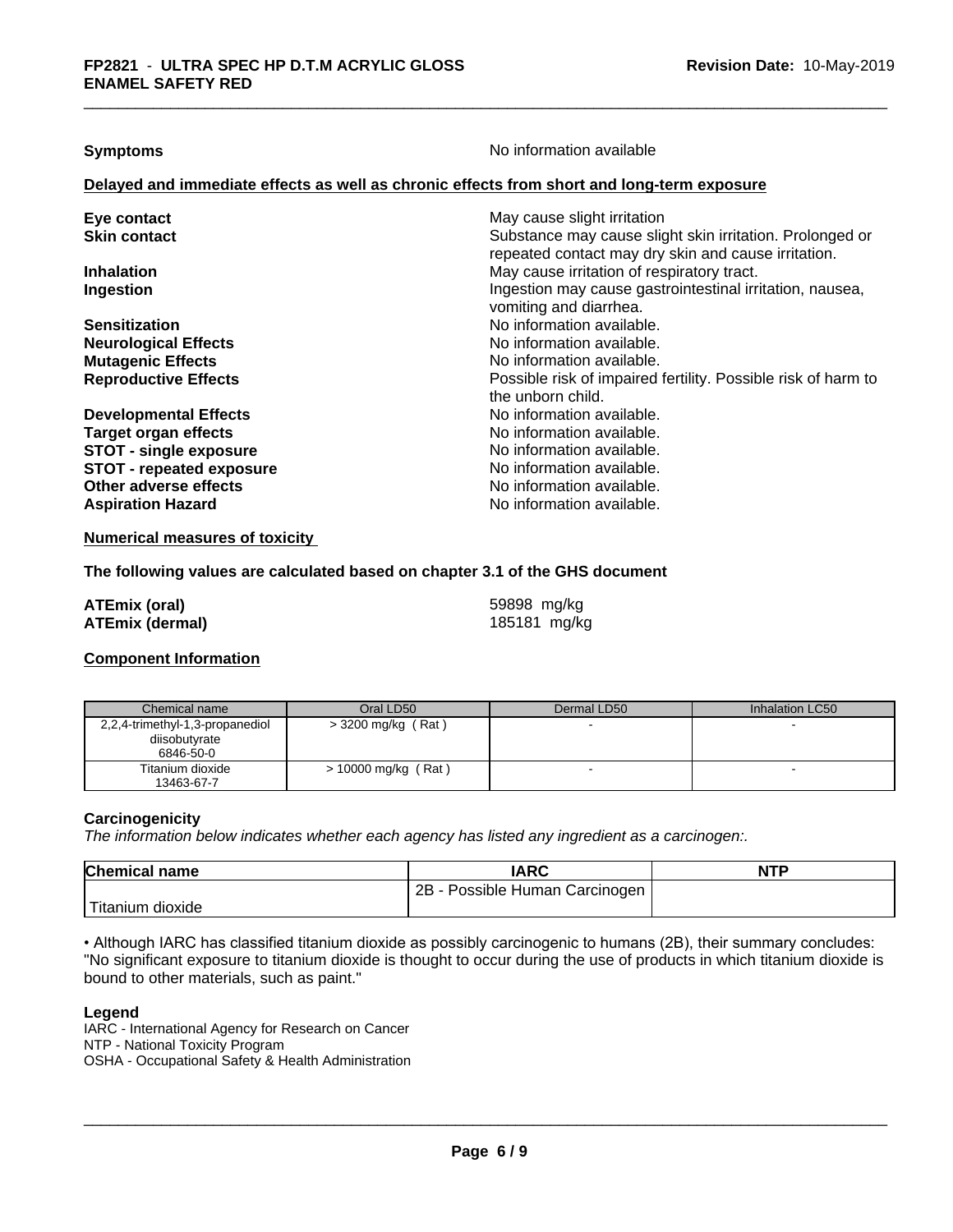# **12. ECOLOGICAL INFORMATION**

# **Ecotoxicity Effects**

The environmental impact of this product has not been fully investigated.

## **Product Information**

#### **Acute Toxicity to Fish**

No information available

### **Acute Toxicity to Aquatic Invertebrates**

No information available

### **Acute Toxicity to Aquatic Plants**

No information available

# **Persistence / Degradability**

No information available.

#### **Bioaccumulation**

No information available.

### **Mobility in Environmental Media**

No information available.

#### **Ozone**

No information available

# **Component Information**

#### **Acute Toxicity to Fish**

Titanium dioxide  $LC50:$  > 1000 mg/L (Fathead Minnow - 96 hr.)

#### **Acute Toxicity to Aquatic Invertebrates**

No information available

# **Acute Toxicity to Aquatic Plants**

No information available

**13. DISPOSAL CONSIDERATIONS**

Waste Disposal Method **Dispose of in accordance with federal, state, provincial,** and local regulations. Local requirements may vary, consult your sanitation department or state-designated environmental protection agency for more disposal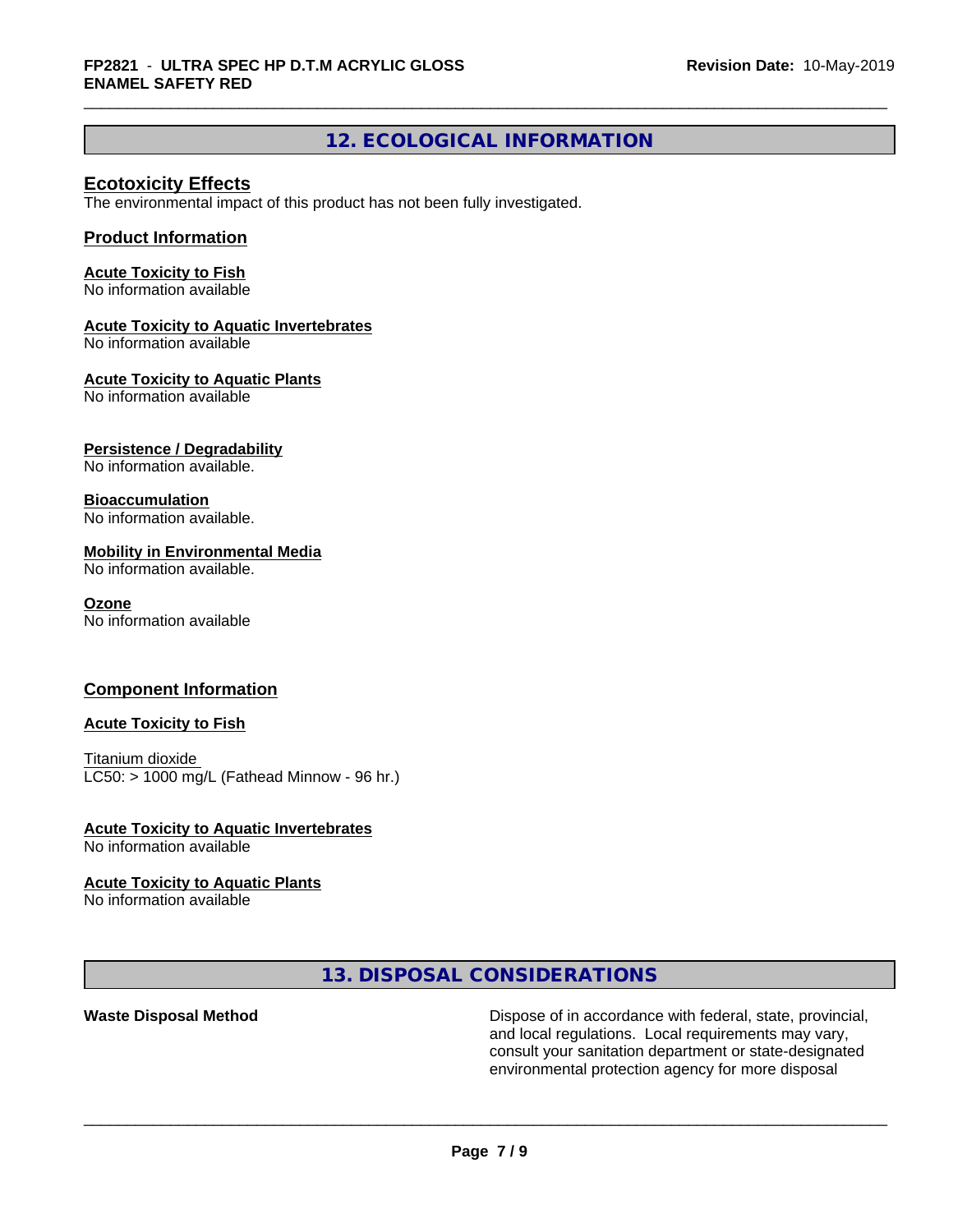options.

# **14. TRANSPORT INFORMATION**

**TDG** Not regulated

**ICAO / IATA** Not regulated

**IMDG / IMO** Not regulated

# **15. REGULATORY INFORMATION**

# **International Inventories**

| <b>TSCA: United States</b> | Yes - All components are listed or exempt. |
|----------------------------|--------------------------------------------|
| <b>DSL: Canada</b>         | Yes - All components are listed or exempt. |

# **National Pollutant Release Inventory (NPRI)**

#### **NPRI Parts 1- 4**

This product contains the following Parts 1-4 NPRI chemicals:

*None*

#### **NPRI Part 5**

This product contains the following NPRI Part 5 Chemicals:

*None*

#### **WHMIS Regulatory Status**

This product has been classified in accordance with the hazard criteria of the Hazardous Products Regulations (HPR) and the SDS contains all the information required by the HPR.

**16. OTHER INFORMATION**

**HMIS** - **Health:** 1\* **Flammability:** 1 **Reactivity:** 0 **PPE:** -

 $\overline{\phantom{a}}$  ,  $\overline{\phantom{a}}$  ,  $\overline{\phantom{a}}$  ,  $\overline{\phantom{a}}$  ,  $\overline{\phantom{a}}$  ,  $\overline{\phantom{a}}$  ,  $\overline{\phantom{a}}$  ,  $\overline{\phantom{a}}$  ,  $\overline{\phantom{a}}$  ,  $\overline{\phantom{a}}$  ,  $\overline{\phantom{a}}$  ,  $\overline{\phantom{a}}$  ,  $\overline{\phantom{a}}$  ,  $\overline{\phantom{a}}$  ,  $\overline{\phantom{a}}$  ,  $\overline{\phantom{a}}$ 

#### **HMIS Legend**

- 0 Minimal Hazard
- 1 Slight Hazard
- 2 Moderate Hazard
- 3 Serious Hazard
- 4 Severe Hazard
- \* Chronic Hazard
- X Consult your supervisor or S.O.P. for "Special" handling instructions.

*Note: The PPE rating has intentionally been left blank. Choose appropriate PPE that will protect employees from the hazards the material will*